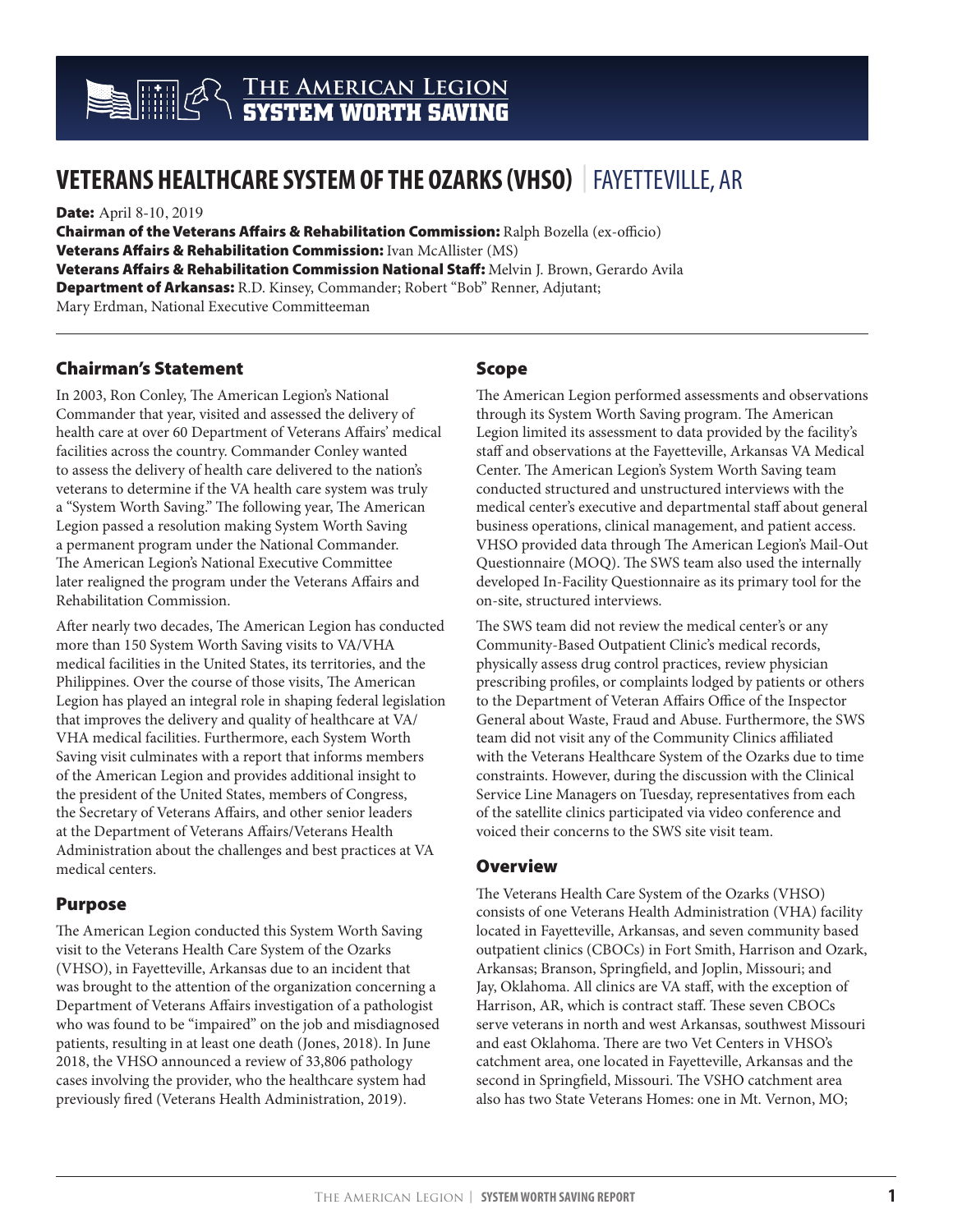## **The American Legion SYSTEM WORTH SAVING**

and one in Fayetteville, AR. VHSO is a 72 bed acute care facility classified as a Level 1c on the VA Complexity Model. Comprehensive healthcare is provided through primary and secondary care in areas of medicine, surgery, mental health, physical therapy, neurology, audiology and speech pathology, dentistry, ophthalmology, oncology and women's health. Referrals are made to tertiary care facilities. VHSO is part of the South Central VA Health Care Network (VISN 16), which includes facilities in Arkansas, Alabama, Louisiana, Mississippi, Texas, and Florida. The VHSO serves more than 53,000 enrolled veterans.

## Town Hall Meeting

American Legion Post 27 in Fayetteville, Arkansas served as the host for the town hall meeting. Eighteen local veterans attended the town hall as well as Mr. Birch Wright, the Associate Medical Center Director and other staff from the VA medical center, two local news organizations, and the Constituent Services Representative from Senator John Boozman's Lowell, Arkansas office. The town hall meeting allows local veterans and their families to discuss the quality of care at the local facility. It also can be used as a measurement of any status changes at the facility that may have occurred since the most recent System Worth Saving site visit.

The town hall's attendees consistently gave high marks and praise to the VHSO for the quality of health care received.

The issues raised by veterans concerned the following:

- Some veterans voiced concerns with scheduling appointments with a primary care physician. A few mentioned receiving advice to "use the emergency room if unsuccessful in making a new appointment." Mr. Wright assured the group that there is no excessive wait time issue at VHSO and subsequently, that there should be no issue with wait time and that any patient with this issue can contact him personally for resolution. The Associate Director wanted to make sure that veteran patients understand that the emergency room should be used for actual emergency treatments only;
- Another veteran mentioned that he had experienced a situation wherein he had previously used medication that worked for him, but the pharmacy began to experiment with a cheaper substitute that he thinks does not work. Mr. Wright explained that the pharmacy has a formulary of medications to choose from that the facility must use first, but if the patient requests a brand name medication the provider can request that particular medication;
- One veteran complained that Compensation and Pension (C&P) exams had been scaled back and that the Fayetteville community was not getting good service. VHSO C&P exams

are completed by a staff of two program support assistants scheduling in conjunction with one full time general medical examiner, one part time general medical examiner, two psychiatric providers and one part time Neurosurgeon provider, ten part time audiologist and a few specialty care doctors. The system makes every effort to ensure C&P exams are timely and are scheduled within a reasonable distance from the veteran's home. The system attempts to address concerns quickly.

• There is a slight communications deficit. Many veterans in the crowd were unfamiliar with the provisions of the MIS-SION Act. Mr. Wright gave a brief update of the expected changes coming in June of 2019.

## Executive Briefings

#### Summary

Mr. Ivan McAllister, member of the Veterans Affairs and Rehabilitation Commission's Health Administration Committee led the SWS team for the site visit. National staff members Gerardo Avila, Deputy Director of DoD Boards & Memorial Benefits and Melvin Brown, Health Policy Program Coordinator, along with leaders from The American Legion's Department of Arkansas, R. D. Kinsey, Commander, Mary Erdman, National Executive Committeeman and Bob Renner, Adjutant, assisted during the visit to the medical facility.

The SWS team began the first day of the visit by discussing the purpose and expectations of the SWS visit with the Executive Leadership of the facility. The remainder of the first day included structured and unstructured interviews with the following facility staff sections: human resources, financial management, clinical service line management, business office, quality/safety/value services, woman veterans manager and the patient advocate and patient experience manager. The second day of the visit included tours of the Leroy Pond Mental Health Residential Rehabilitation Treatment Program (MHRRTP) and the main facility building/Building 21. The site visit concluded with an exit brief with the Executive Leadership prior to departure.

*NOTE:* The remainder of this report DOES NOT reflect every challenge/best practice mentioned in the interviews with the staff sections. It does, however, capture the reoccurring issues/ facility highlights from the final day and a half of discussions.

## Challenges

#### **1. Space**

The Veterans Healthcare System of the Ozarks is the latest SWS visited facility to express space constrictions as a concern. The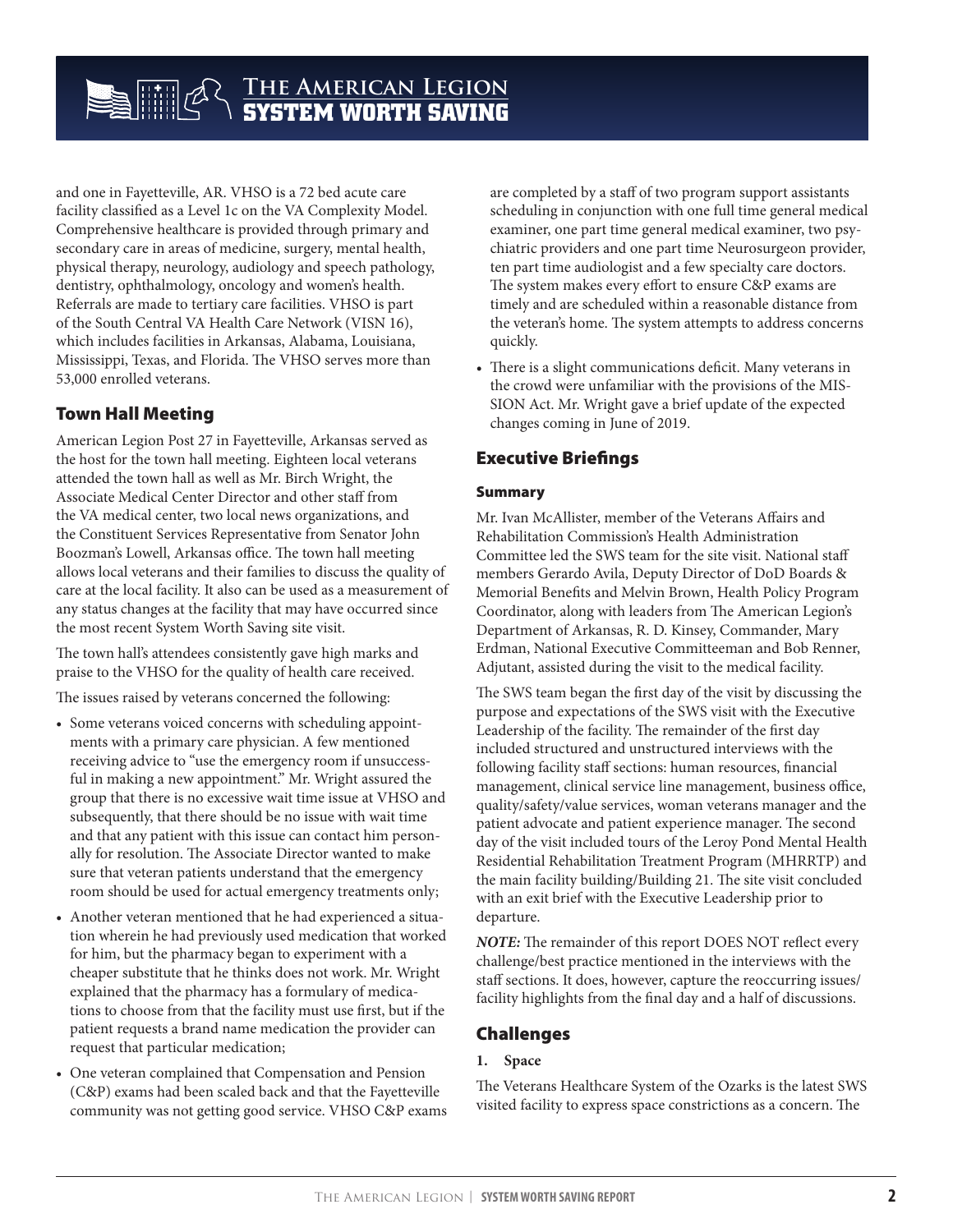issues revolve around the following conditions:

- The main medical center building is an older building, having been originally constructed in 1932;
- The Ft. Smith (AR) VA Clinic outgrew its allotted facility and a new clinic was recently confirmed that will increase access to veterans in that area and provide much needed new dental and eye services;
- Small and crowded operating rooms and a minimal number of recovery rooms complicates in-patient surgeries;
- Bottom line is that the facility is in desperate need of modernization of its main facility's building.

#### **2. Human Resources/Staffing**

As most of the site visits in the last few years have highlighted, staffing and recruiting/retention issues are found in the VHSO and are noted by the following examples mentioned during the interview process:

- Onboarding of possible new hires can extend out to six months, which the human resources director believes that the long amount of time causes the system to lose quality candidates;
- Community medical facilities can offer candidates higher wages, although the system has been granted the authority to compensate specialty care providers at a maximum rate of \$225 thousand, which is up from a previous high of \$210 thousand;
- The system has a 10% turnover rate, a higher level of turnover occurs at lower level positions;
- The system has a difficulty filling many housekeeping positions due to the wording of the Veterans Preference Act, and requirement to hire preferential eligible veterans;
- There is a need to hire clinical staff and find providers in order to grow/add services, although the current services that the system provides "they do well";
- The system needs licensed practical nurses with mental health backgrounds;
- The system would like to hire nurses from the University of Arkansas, but although the university has a nursing program, most graduates tend to leave the area for better opportunities in Texas;

#### **3. Contracting**

A few of the staff members highlighted the following challenges concerning contracting:

• Construction delays due to the inability to replace a local contractor due to the 80/20 rule of accounting; (Petroulas,

#### 2014)

- The contracting process as a whole can use modifications. Projects take too long for approval;
- An exception to policy is needed to modify 1930 contracts and the VHSO is a landlocked campus, which hinders expansion efforts.

#### **4. Information Technology (IT)**

According to leadership, IT has been relocated to a centralized location away from the campus. The loss of a dedicated IT team has hurt productivity in many ways, including long wait times for resolving trouble tickets and lags in gaining system access. Moreover, the campus is in desperate need of a Wi-Fi upgrade.

#### **5. The system's CBOCs listed the following challenges:**

- Ft. Smith: Staffing/Retirements/Spacing
- Joplin: Growth & Access/IT (no Wi-Fi)
- Jay: More Local Services/Staffing
- Ozark: Lack of Providers taking VA pay/Onboarding
- Springfield: IT/Getting caught up on new patients/New facility
- Branson: Hiring

## Best Practices

#### **1. "Great Catch" Award**

As a means of addressing safety and quality issues, the facility developed a program that rewards employees that help prevent accidents, injury or illness called the "Great Catch" award. Any prevention of an event that may cause any of the previously mentioned safety/quality issues or close calls that leads to a learning opportunity can be deemed a 'great catch'. The award recognizes people who report quality issues and the facility director can issue a coin and certificate for their diligence.

#### **2. Learning Resource Center Training**

The VHSO is the training center for the other facilities in the VISN on Community Care. The system uses a 5-day "boot camp" training methodology where the other facilities complete 2 days of classroom training, 2 days of hands on training and 1 day of 'Hell'.

#### **3. Hire Right/Hire Fast**

The system uses a program that allows for filling certain entrylevel positions immediately. Onboarding can be completed in about a month in the best case scenario and there is new employee orientation that occurs every pay period as opposed to once a month.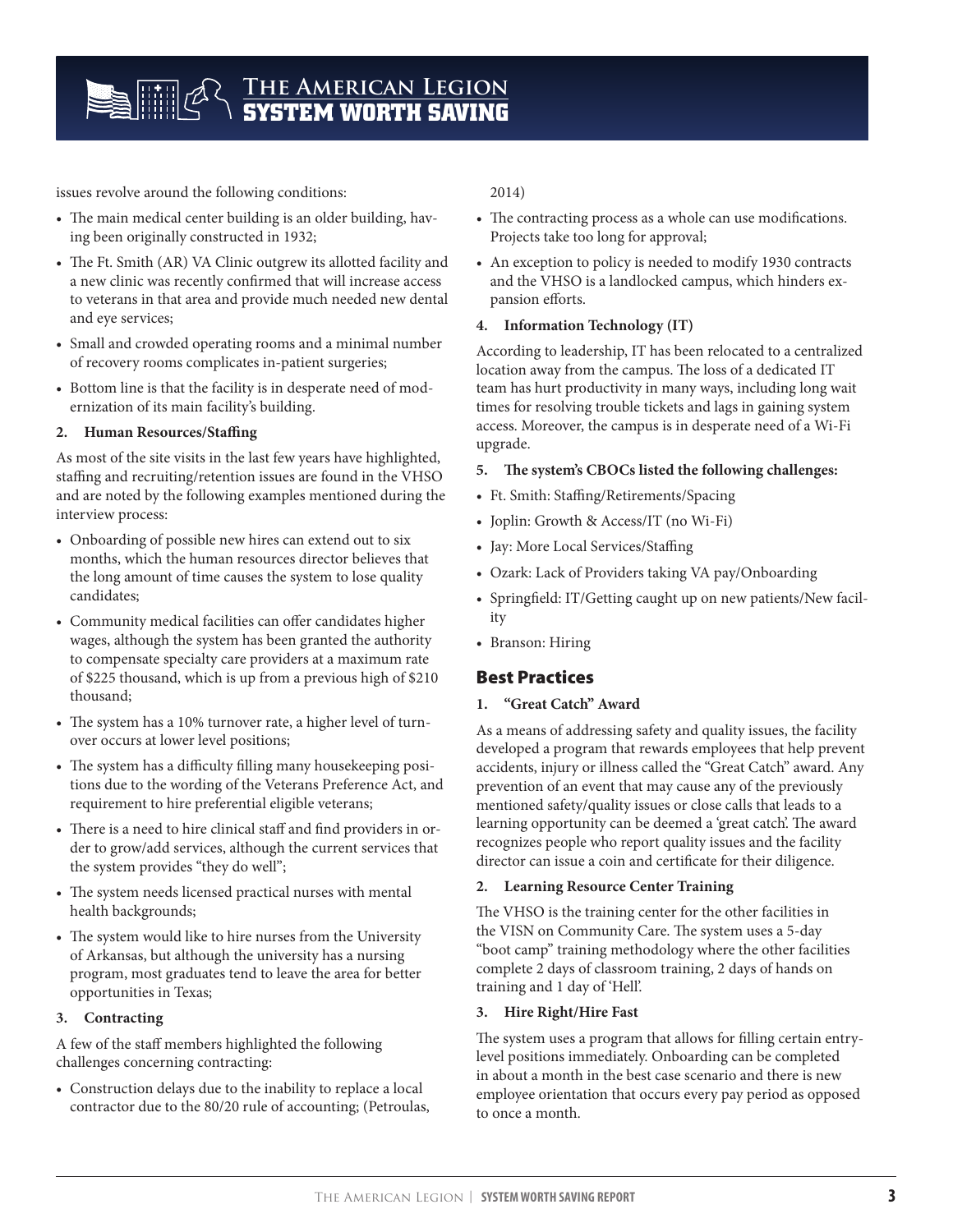#### **4. Patient Experience**

The VHSO uses the Planetree (Planetree International, 2019) techniques for achieving person-centered care. The system is the only entity Planetree certified in the state of Arkansas. As a means of process improvement the Planetree system has 3 goals: (1) Primary care provider rating, (2) Employee view of involvement & decision-making, and (3) Patient preference.

### Recommendations

#### **1. Space**

While developing this report, the VA Mission Act of 2018 took effect (June 2019). The Congress established the VA and Infrastructure Review Act as a major component of the new laws. Title II, Subtitle A, Section 202 – The Commission, establishes VA Asset and Infrastructure Review (AIR) Commission. The Commission will report to Congress and will make recommendations about modernization of VA medical facilities including adding additional space where identified and needed.

*Recommendation:* The American Legion recommends VHSO continue monitoring and documenting access issues created by lack of space. The facility should continue to submit reports to their VISN office.

#### **2. Human Resources/Staffing**

The VHSO is experiencing the same problem as many other health care institutions in the United States regarding its difficulty recruiting critical staff shortages. The shortage is quickly reaching crisis level in the United States but it is not only limited to the Veterans Health Administration and its facilities, the civilian sector health care providers currently suffer the same fate.

#### *Recommendations*

- The American Legion recommends aggressive advertisement and that the VHSO develops a web page specifically for informing the provider community about critical staff vacancies.
- The American Legion recommends VHSO develop programs and recruitment campaigns that target specific interests of physicians and newly matriculated nurses:

#### **Nurses:**

» Develop a mentorship program for newly graduated nurses from the University of Arkansas. Nurse mentors could help new nurses deal with the stress associated with being a new nurse. Mentors can help new nurses understand the culture of the organization and orient them toward success.

- » Develop a coaching program for nurses after one year of service. This program would pair senior nursing staff with nurses needing support and guidance dealing with complex care challenges.
- » Provide more structure during onboarding at both the facility level and departmental level that ensures ambiguity is not a part of the process.

#### **Physicians:**

- » Emphasize the availability of opportunities to conduct research that focuses on implementing or expanding evidenced-based medicine, enhancing patient compliance, or reducing the number of no-shows for mental health or primary care visits if such opportunities exist now or in the future.
- » The VA Mission Act of 2018 provides an increase in the Educational Debt Reduction Program from \$180,000 to \$200,000. The American Legion recommends highlighting this new development when recruiting physicians.
- » Highlight the fact that the system has recently increased the salaries for primary care providers to \$225,000 to be more competitive with the civilian sector.
- The American Legion recommends that VHA SIMPLIFY and SHORTEN the credentialing and hiring processes for all employees interested in working at the VA.

#### **3. Contracting**

The local contracting office and the VISN have a good working relationship. The leadership provided a report that stated that the contract office performed many modifications to adjust values, obligations and performance periods.

*Recommendation:* The American Legion recommends that the VISN assists with barriers to contracting being removed, including but not limited to, some of the funding for construction projects be budgeted separately as opposed to being taken from current year's VA monies.

#### **4. Information Technology (IT)**

No organization can overlook the importance of IT support, particularly one that is focused on providing health care services to a rurally spread out catchment area as one like the VHSO. Any delays in access by any employee (either provider or support staff) can have adverse effects on veteran patient care.

#### *Recommendations*

• The American Legion recommends that the VHSO get its IT section back on campus to service the campus and that the system, including the CBOCs, get much needed upgrades to